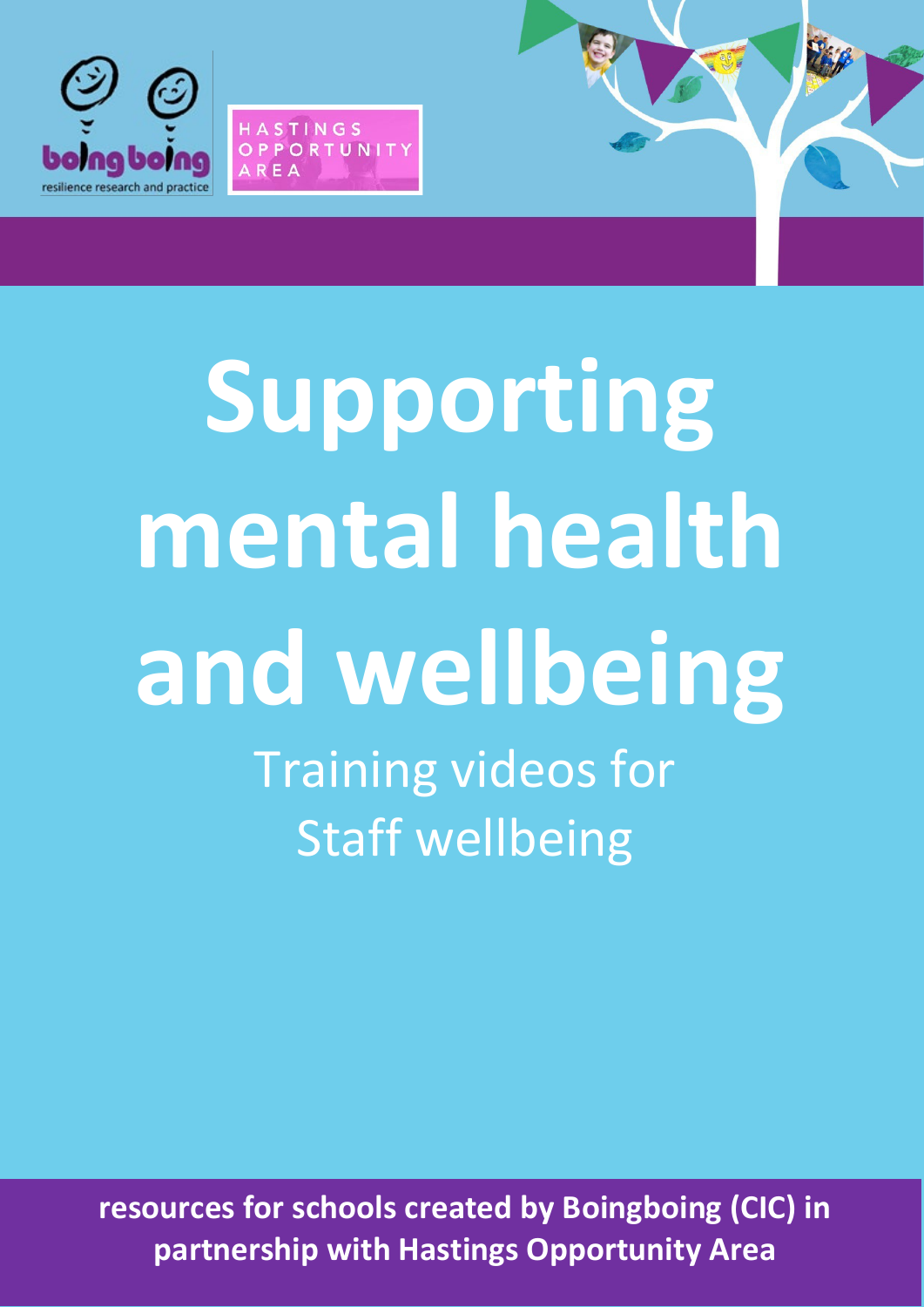### **Contents**

**Page 4**

**Identifying and addressing mental health needs**

**Page 5**

**Staff wellbeing – principles of our approach**

**Page 6**

**Staff wellbeing – planning staff wellbeing using the noble**

**Page 7**

**Staff wellbeing – belonging**

**Page 8**

**Staff wellbeing - coping skills**

**Page 9**

**Staff wellbeing – core self**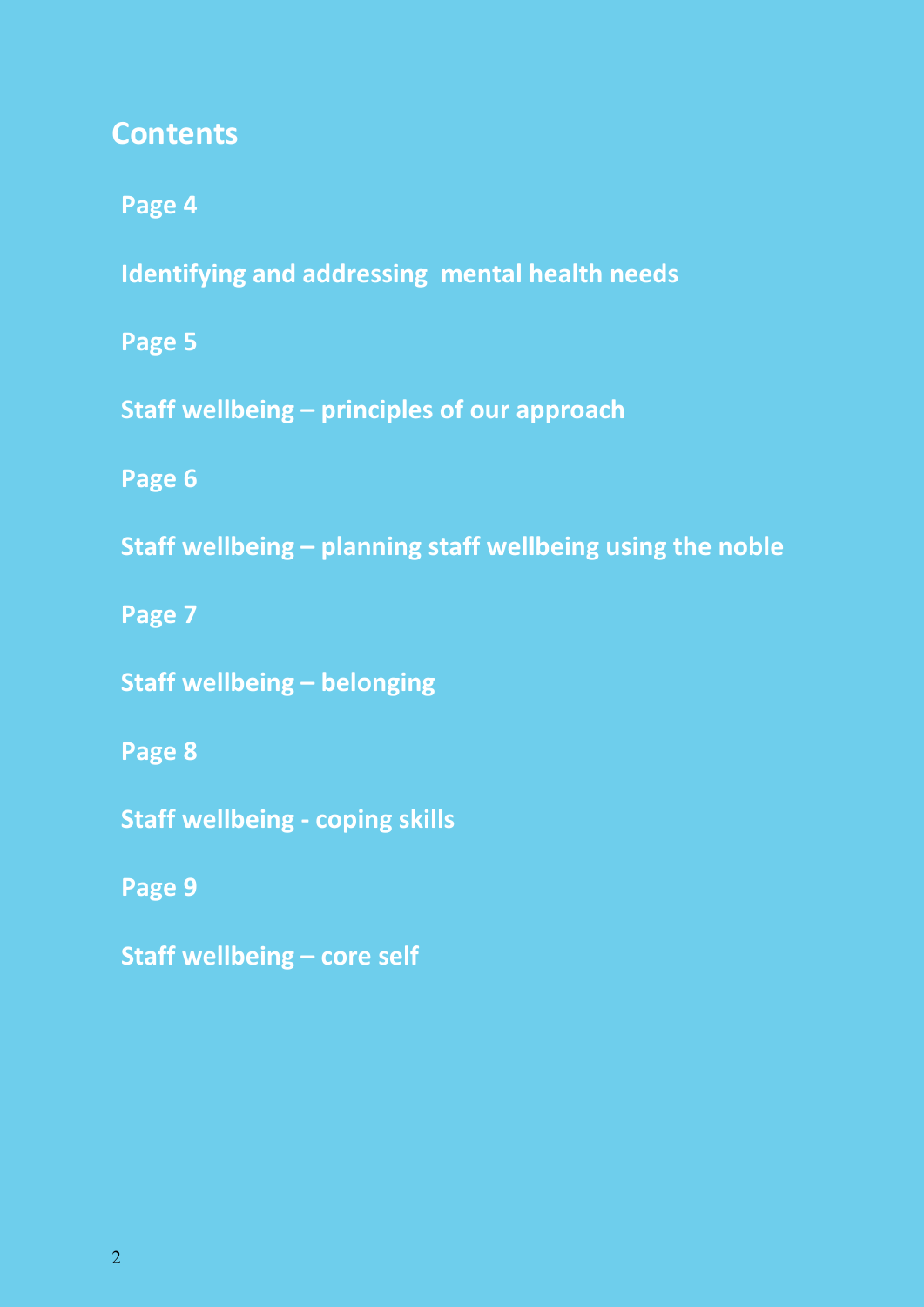As part of our training and support package for schools our partners Boingboing have created a selection of support videos to help schools with staff wellbeing.

Contact Gabrielle Rowles at [gabrielle@boingboing.org.uk](mailto:gabrielle@boingboing.org.uk) to find out more.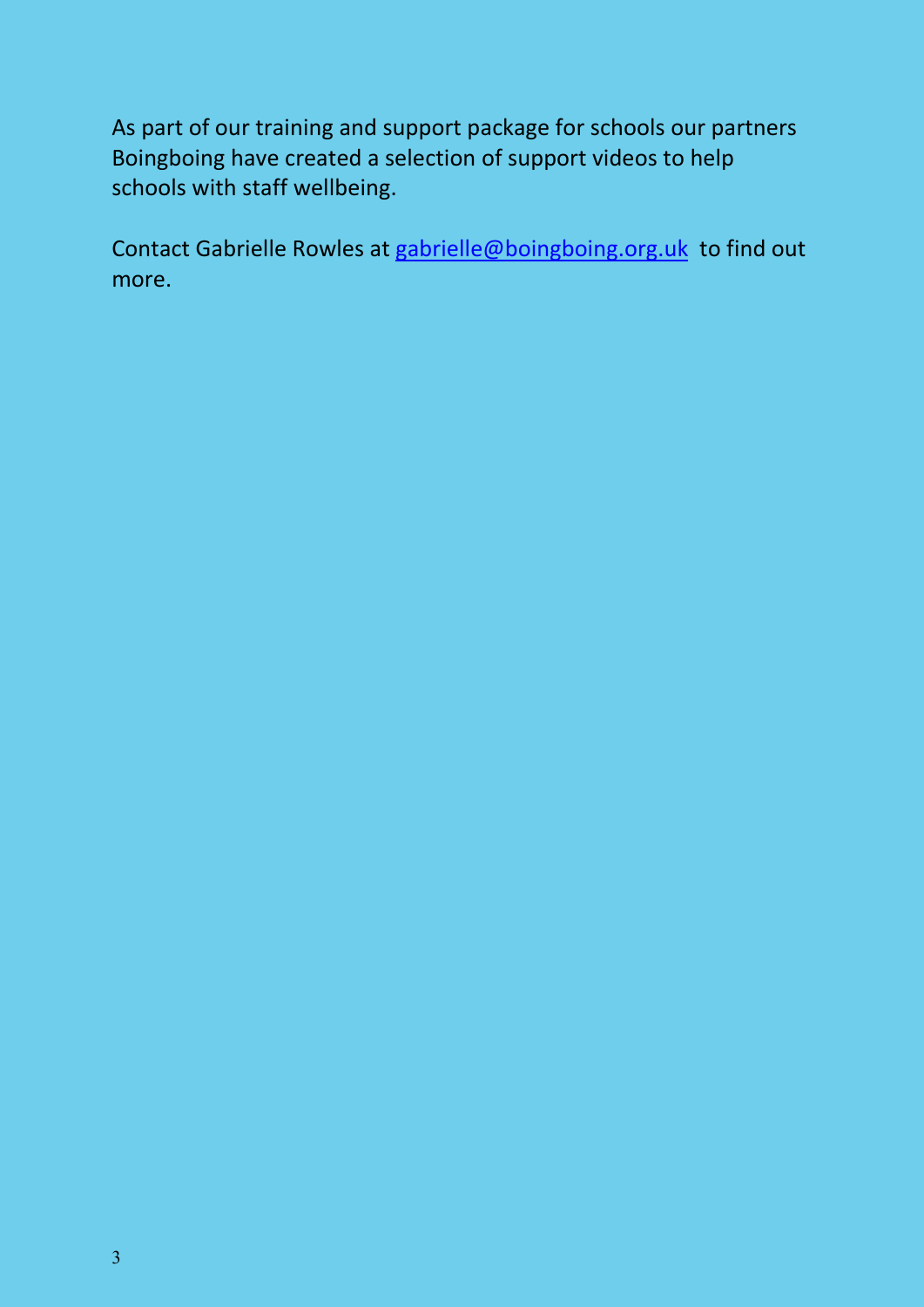## **Boingboing resilience – identifying and addressing mental health needs**

Boingboing Resilience training video looks at identifying and addressing mental health needs in schools. Boingboing is a research and practice organisation which uses insights from the resilience research evidence base to inform all our practice and training. This training is delivered for Hastings Opportunity Area by Dr Claire Stubbs from Boingboing Resilience CIC.

#### <https://youtu.be/PYaBCsFSBrc>



video length 1 hour 56 mins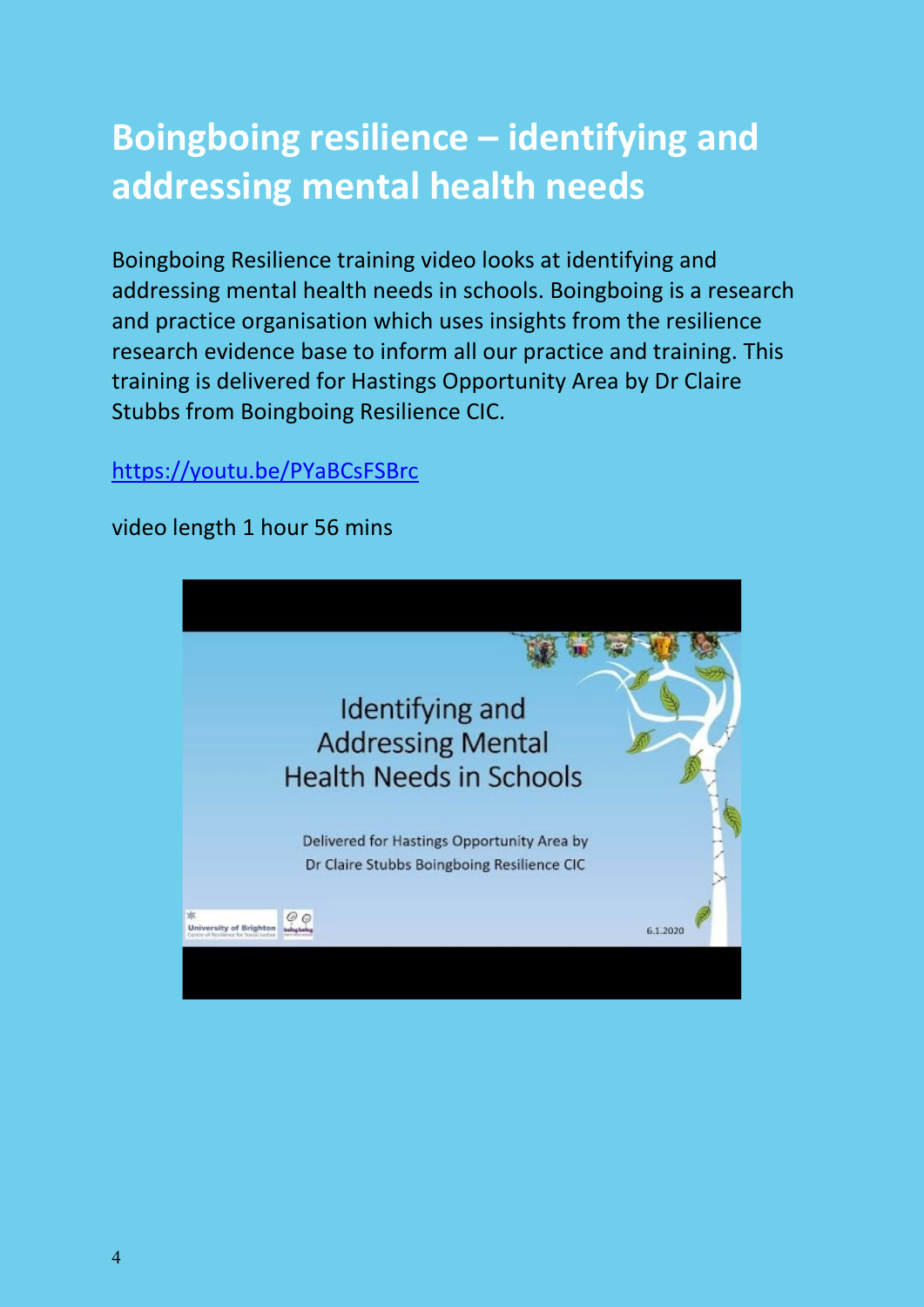## **Staff wellbeing – principles of our approach**

The first in a series of training videos from Boingboing focused on staff wellbeing. In this video Gabrielle talks about the principles underlying the Boingboing Resilience approach and how these can be used to developed an approach which works in your school or college. Boingboing is a research and practice organisation which uses insights from the resilience research evidence base and our practical experience in schools and colleges across the country. This informs all our practice and training ideas. This training is delivered on the behalf of Hastings Opportunity Area. Title music by bensound.com.

<https://youtu.be/iYebNzz8sK8>

video length 5 min 35 sec

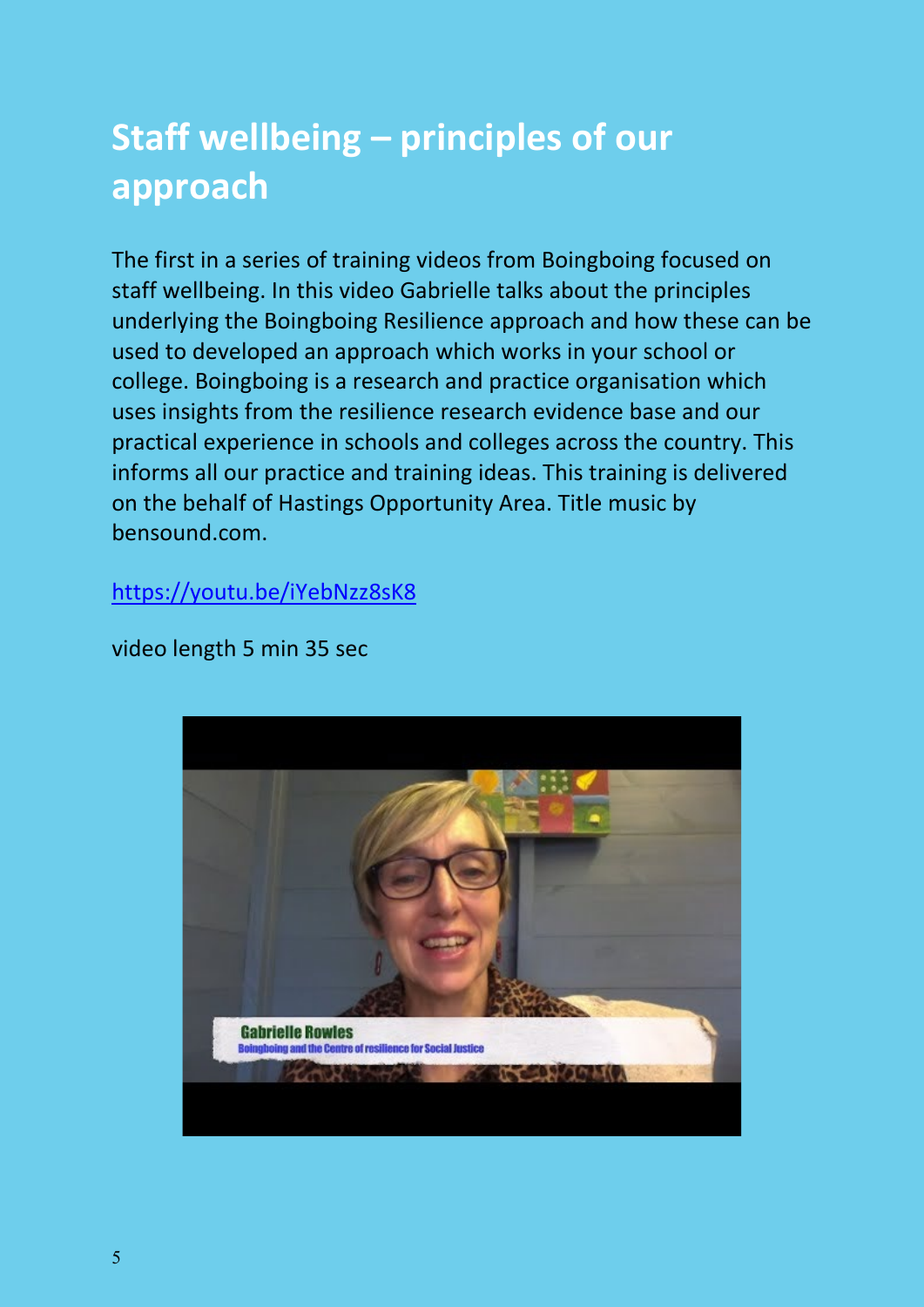## **Staff wellbeing – planning staff wellbeing using the noble truths**

This Boingboing Resilience training video examines how to plan resilient moves for staff wellbeing across the school. The Noble Truths are useful underlying themes which you can hold in mind when you begin mapping out what you would like to do to support staff wellbeing in schools and colleges. Boingboing is a research and practice organisation which uses insights from the resilience research evidence base and our practical experience in schools and colleges across the country. This informs all our practice and training ideas. This training is delivered on the behalf of Hastings Opportunity Area. Title music by bensound.com.

#### <https://youtu.be/GXDa2MJSdDY>

video length 7 min 45 sec

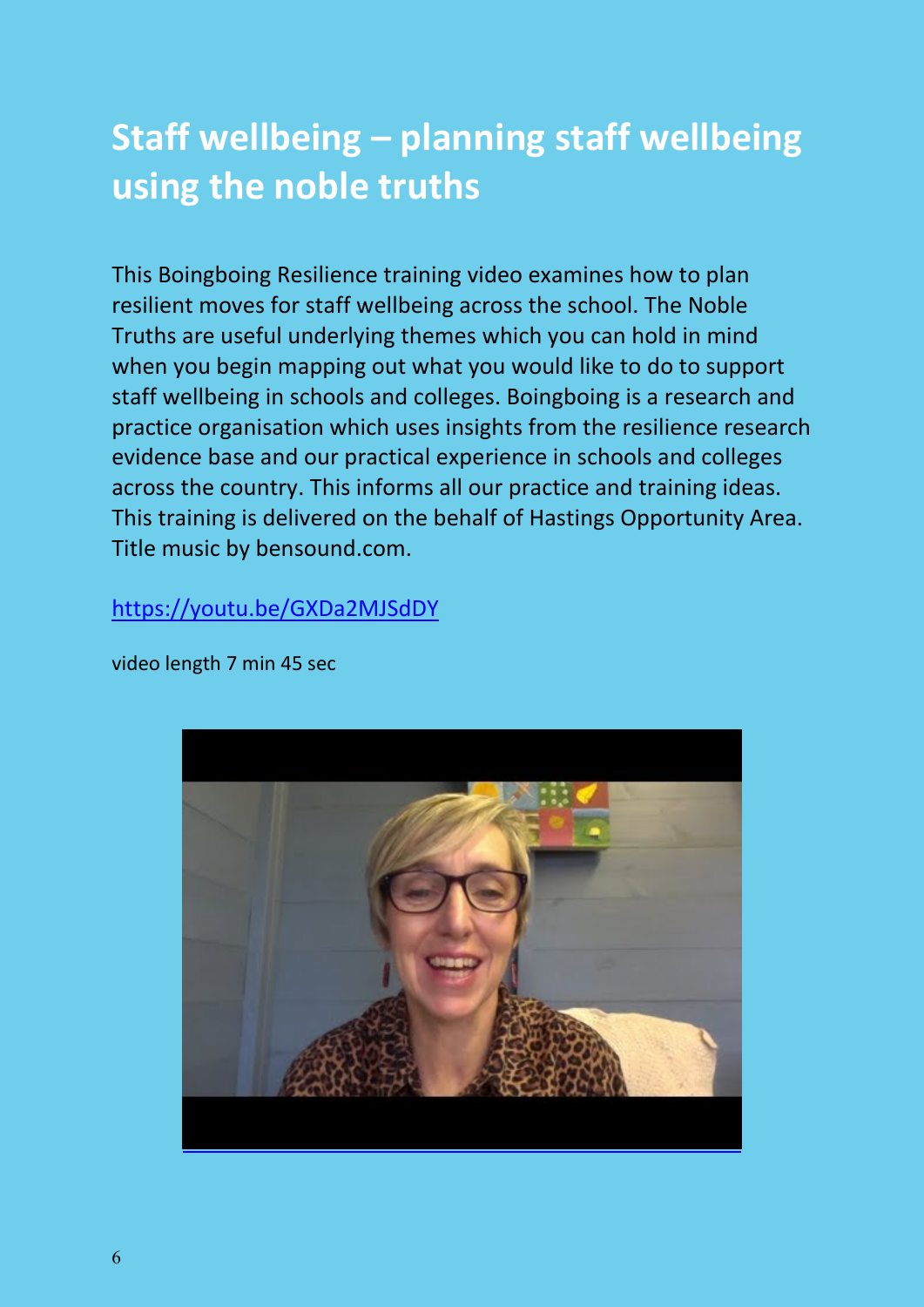## **Staff wellbeing belonging**

This Boingboing Resilience training video looks at how a sense of belonging can promote staff wellbeing in schools. There are many different ways we have seen schools and colleges ensure their staff feel a sense of belonging. This clip examines different ideas which could work in your community and how everyone has a part to play. Boingboing is a research and practice organisation which uses insights from the resilience research evidence base and our practical experience in schools and colleges across the country. This informs all our practice and training ideas. This training is delivered on the behalf of Hastings Opportunity Area. Title music by bensound.com.

<https://youtu.be/VWMIhx5SulU>

video length 12 min 17 sec

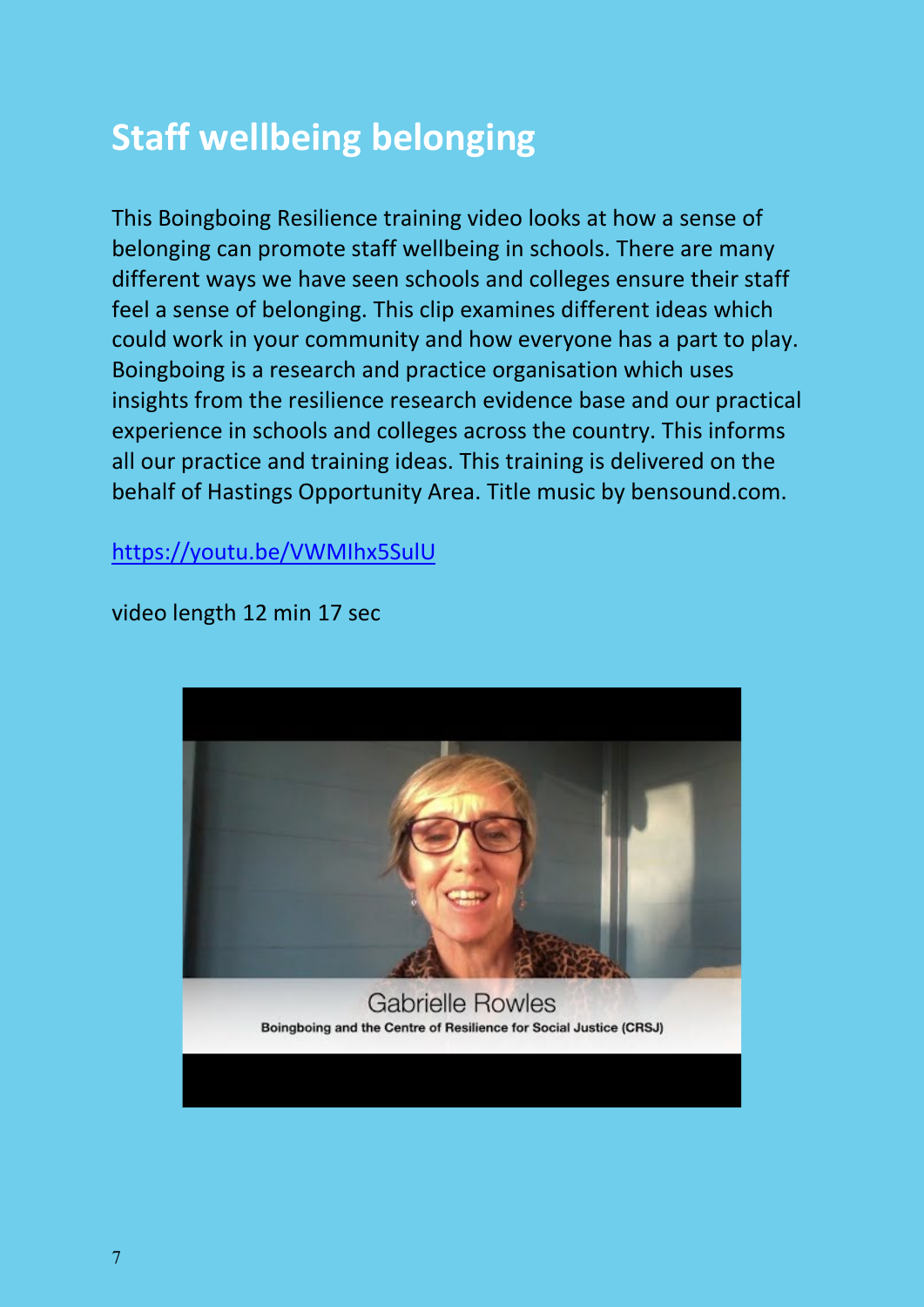## **Staff wellbeing coping skills**

This Boingboing Resilience training video looks at how schools and colleges can create time and space for staff to access and develop a range of coping skills when things get tough. Boingboing is a research and practice organisation which uses insights from the resilience research evidence base and our practical experience in schools and colleges across the country. This informs all our practice and training ideas. This training is delivered on the behalf of Hastings Opportunity Area. Title music by bensound.com.

#### <https://youtu.be/NtIo5pjXVlY>

video length 7 min 56 sec

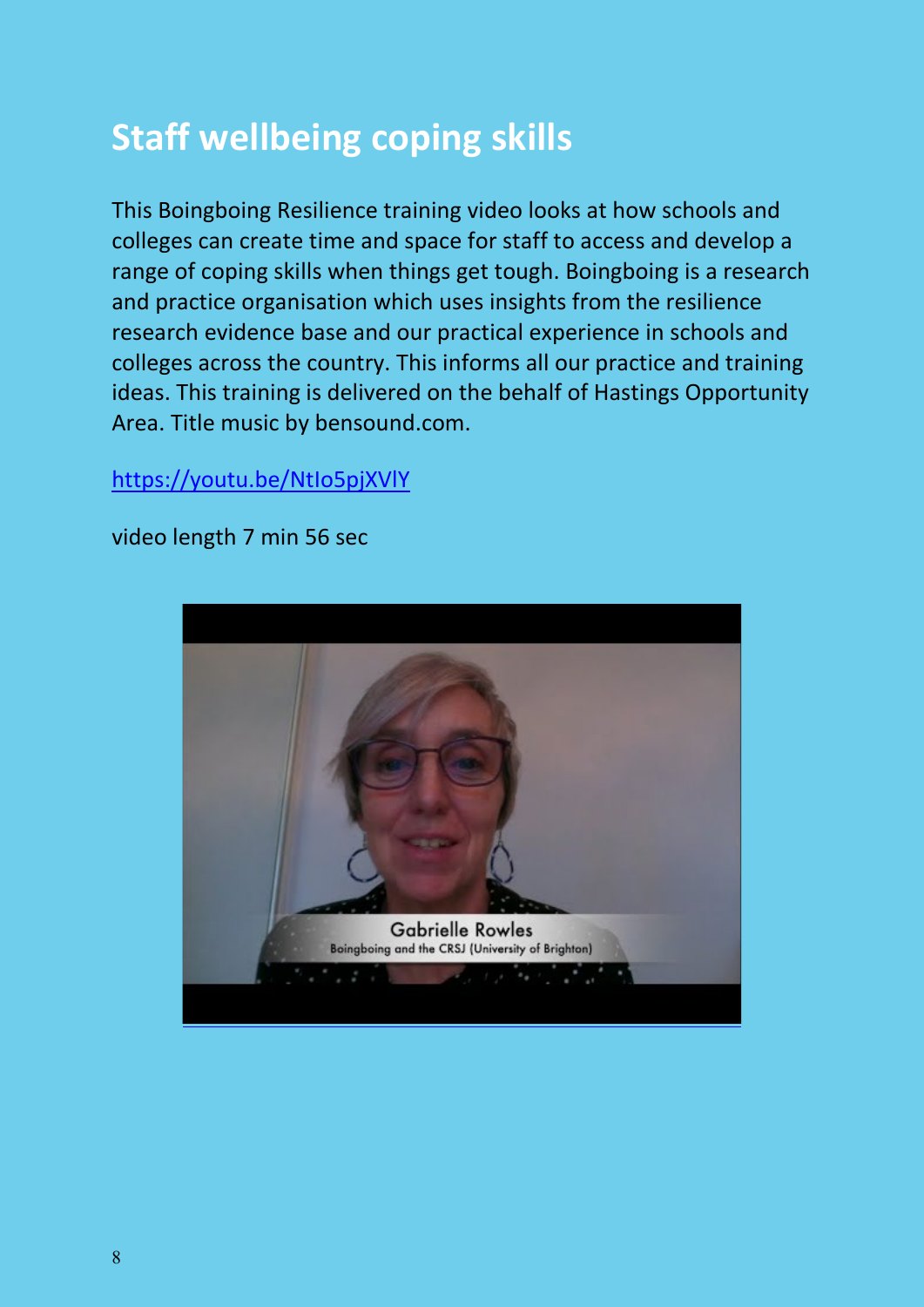## **Staff wellbeing – core self**

This Boingboing Resilience training video examines how an understanding of your 'core self' can help your wellbeing at work.This includes keeping a sense of hope as well as knowing how you fit in at work and what you are trying to do. Schools can consider ways to enable staff to have a strong sense of identity and can nurture their intrinsic motivation. Boingboing is a research and practice organisation which uses insights from the resilience research evidence base and our practical experience in schools and colleges across the country. This informs all our practice and training ideas. This training is delivered on the behalf of Hastings Opportunity Area. Title music by

bensound.com.

<https://youtu.be/E6hmhbtbjqo>

video length 9 min 58 sec